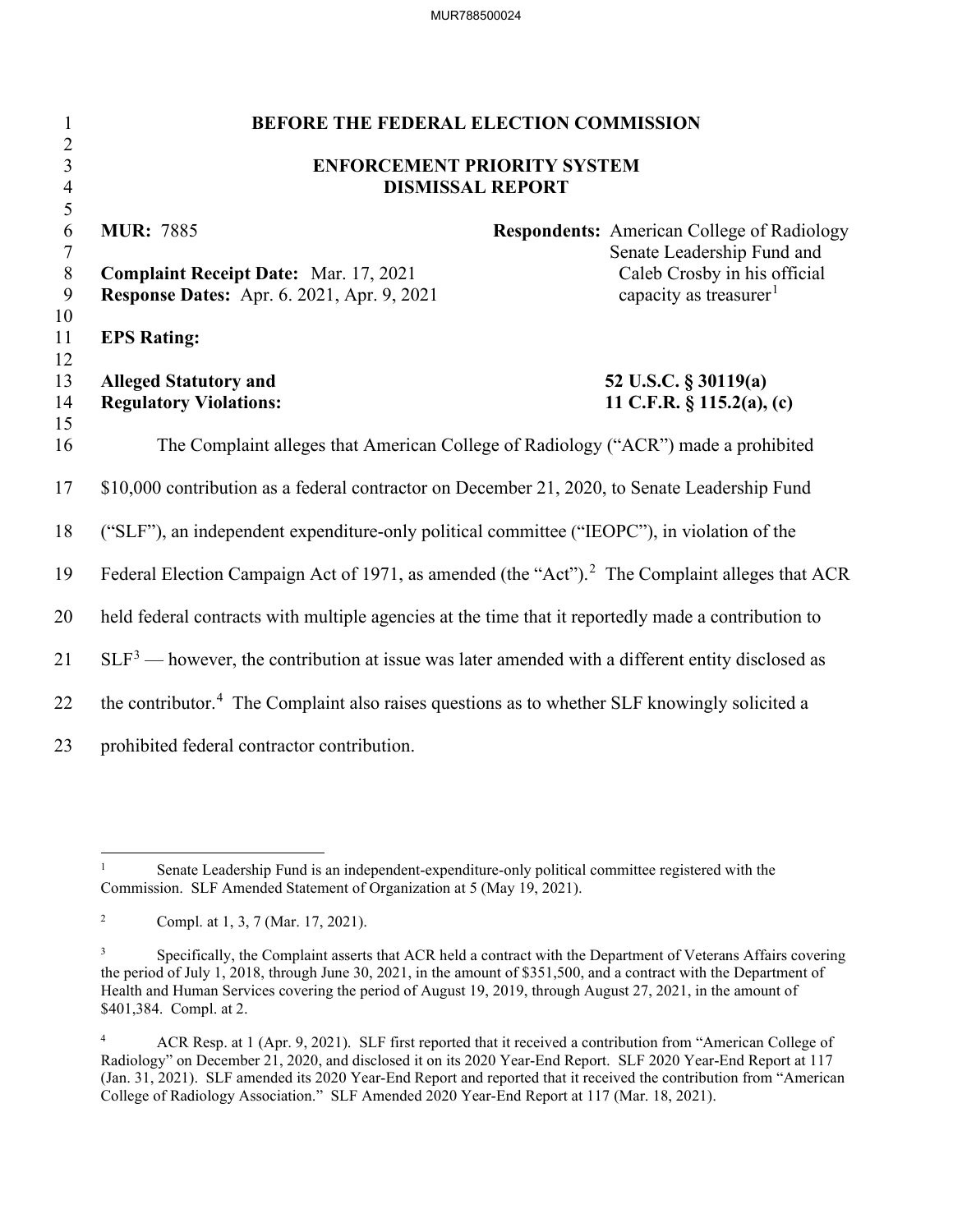MUR 7885 (American College of Radiology, *et al.*) EPS Dismissal Report Page 2 of 3

| $\mathbf{1}$   | In its Response, SLF states that it reported on its 2020 Year-End Report that "American                      |
|----------------|--------------------------------------------------------------------------------------------------------------|
| $\overline{2}$ | College of Radiology" made the contribution at issue, <sup>5</sup> but that after further review, and as     |
| 3              | confirmed by ACR, the actual donor was "American College of Radiology Association." <sup>6</sup> In its      |
| $\overline{4}$ | Response, ACR states that it did not make the alleged contribution, but that the contribution came           |
| 5              | from the American College of Radiology Association, a related organization which is separate and             |
| 6              | distinct from ACR. <sup>7</sup> ACR states that it holds a number of federal government contracts, but that  |
| 7              | ACRA does not hold any. <sup>8</sup> ACR further states that SLF inadvertently disclosed the contribution as |
| 8              | having been made by ACR, but has since filed an amended report correctly showing ACRA as the                 |
| 9              | donor. <sup>9</sup>                                                                                          |
| 10             | Based on its experience and expertise, the Commission has established an Enforcement                         |
| 11             | Priority System using formal, pre-determined scoring criteria to allocate agency resources and               |
| 12             | assess whether particular matters warrant further administrative enforcement proceedings. These              |
| 13             | criteria include (1) the gravity of the alleged violation, taking into account both the type of activity     |
| 14             | and the amount in violation; (2) the apparent impact the alleged violation may have had on the               |
| 15             | electoral process; (3) the complexity of the legal issues raised in the matter; and (4) recent trends in     |

<sup>8</sup> *Id.* at 1.

<sup>9</sup> *Id.*

<sup>5</sup> SLF Resp. at 1 (Apr. 6. 2021).

<sup>6</sup> *Id*. SLF states that the word "Association" was inadvertently omitted during electronic transmission of the funds. *Id.* SLF also contends that it took steps to ensure that it did not receive a contribution from a federal contractor, stating that its online donation page requires affirmation that the contributor is not a federal government contractor, and the written information that SLF provides to its prospective supporters and the contribution form that contributors fill out and return to SLF collectively include three separate notices that contributions from federal government contractors are prohibited. *Id*. at 1-2; *see also* SLF Resp., Attach. A.

<sup>&</sup>lt;sup>7</sup> ACR Resp. at 1. ACR asserts that the full name of the organization did not clearly transmit through the bank payment system, which is why SLF initially reported the incorrect name of the donor. *Id.* at 2.